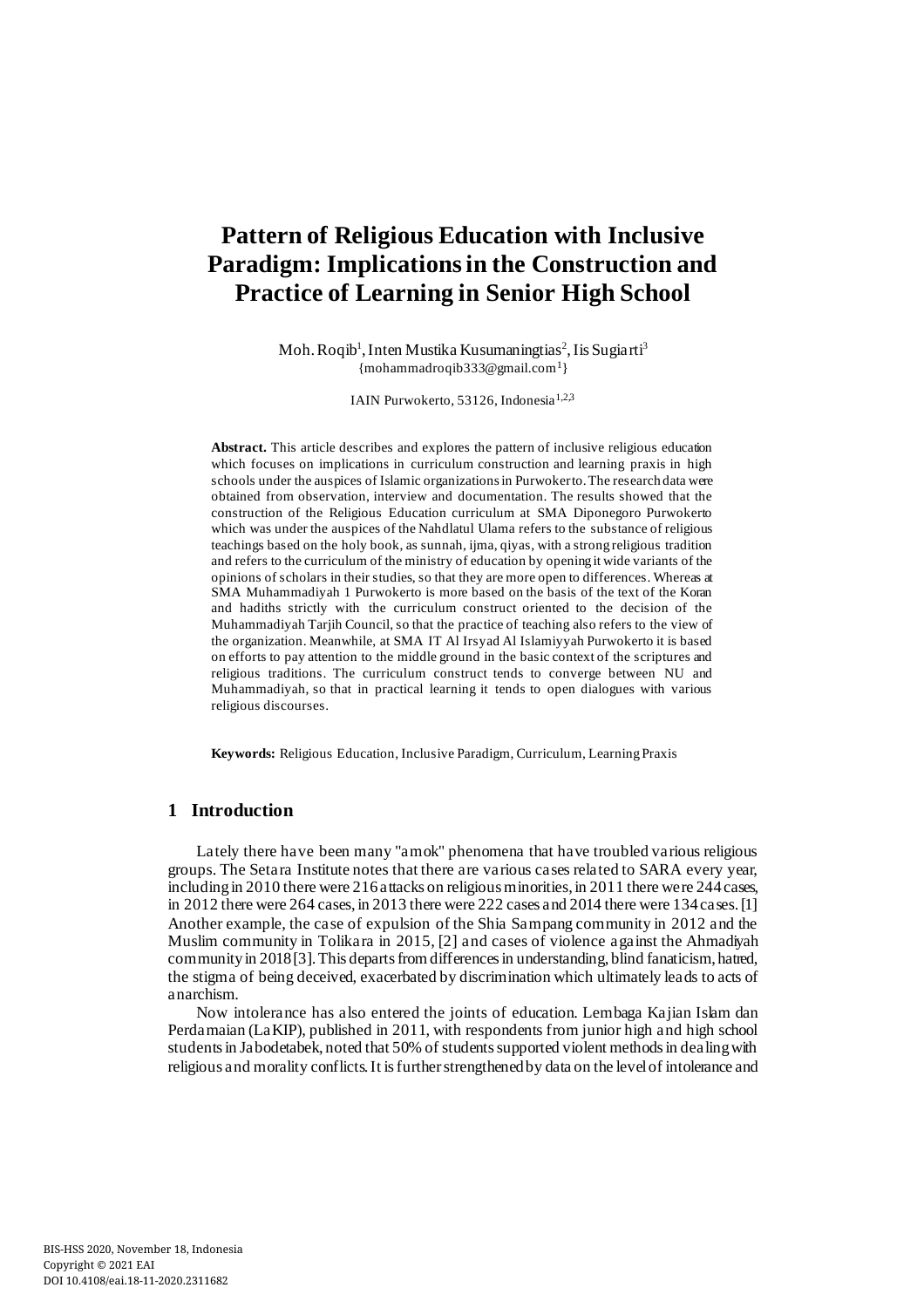radicalism which can be seen from the willingness to take action such as the destruction of problematic places of worship (24.5% teachers, 41.1% students), destruction of houses or facilities for religious members who are considered heretical (22.7% teachers, students 51, 3%), defending with weapons against Muslims from threats of other religions (teachers 32.4%, 43.3%), and the destruction of nightclubs (teachers 28.1%, students 58.0%).

Based on the survey above, it indicates that religious education has not been able to achieve optimal learning objectives. Currently, religious learning tends to be textual and normative, and stops at the cognitive aspects. Religious learning does not touch on sociological or fulfillment aspects in order to form a strong personality and arrive at awareness related to optimal life welfare.

In this case, religious teachers in their learning praxis have not touched the affective and psychomotor aspects of students [7]. The learning material does not include inclusive Islamic religious material which is relevant to Indonesia's pluralistic conditions. Whereas education is one of the effective media to shape students' views, that diversity is a necessity that must be appreciated constructively [8].

Zuly Qodir in his book "Gerakan Sosial Islam: Manifesto Kaum Beriman" states that religious education at the senior secondary level has a big problem because it tends to lead to ideological and religious reinforcement so that it often produces sectarian graduates. [9]

Inclusive Islam in this case seeks to offer Islam as a religion that is Rahmatal lil'alamin. This inclusive paradigm is expected to be able to answer global issues such as pluralism, humanism, gender and so on. [10] Inclusive paradigm of religious education is education that is more inculcated in awareness of an open attitude and avoids egocentric attitudes. The value of inclusive values is implied in educational praxis to bring up a dialogical learning, not doctrinalnormative. This is quite important because the educational pattern applied by schools will affect students' religious understanding.

Therefore, in this study will be studied about religious education with an inclusive paradigm and its implications for curriculum construction and learning praxis in high schools under Islamic organizations in Purwokerto, including SMA Diponegoro Purwokerto, SMA Muhammadiyah 1 Purwoketo and SMA IT Al. Irsyad Al Islamiyyah Purwokerto. The three schools represent quite a large variety of Islamic organizations in Indonesia.

## **2 Method**

This study is a field research with a qualitative approach, [12] so that the whole process of excavation, presentation and analysis of data using qualitative descriptive approach12 and using constructivist perspective, the researchers understand the meaning and interpretation of indigenous communities in various contexts [13]. In the process of extracting data, the researcher enters naturally and tries to find the key informant, then search is carried out snowball.

The subjects in this study include: school principals, curriculum staff, religious teachers, and students. The research data were obtained through interview techniques, observation and document review. The interview guide is used in the form of an outline of the research theme to elaborate on the values, meanings and views of the informants [14].

In observation, all phenomena related to the context and focus of the research were recorded and documented so that data related to inclusive education paradigms were found and their implications for curriculum construction and learning praxis. The documentation method is used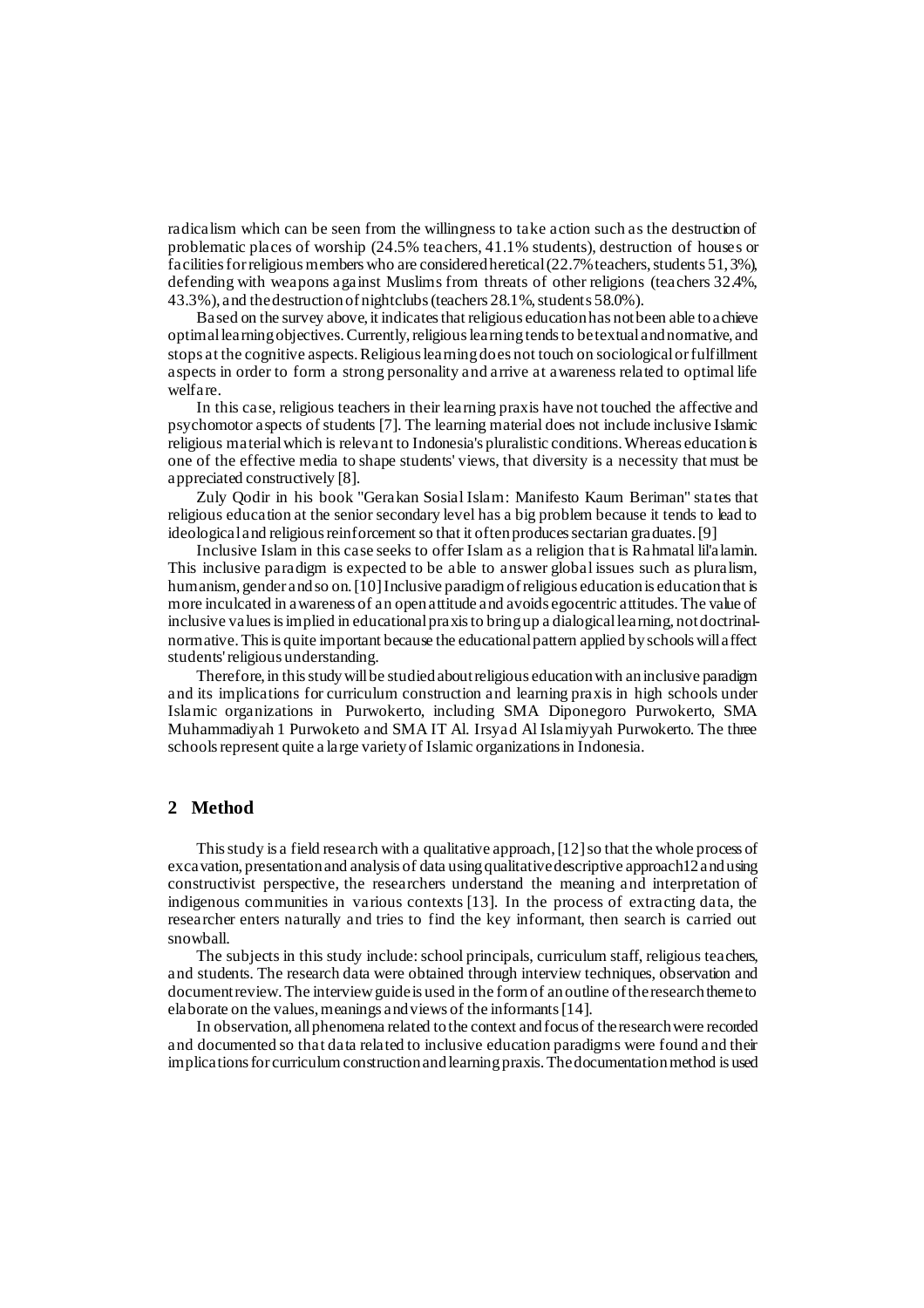to support data mining. Data analysis techniques used in this research is the engineering model of Miles and Huberman [15], is the stage of data reduction, display data and verification or conclusions.

## **3 Results and Discussion**

#### **3.1 Inclusive Paradigmatic Religious Education Patterns in Senior High Schools Under the Shade of Islamic Organizations in Purwokerto**

Humanizing is one of the main missions in life. In the humanization process, it cannot be separated from critical awareness that has become human's natural potential. This gives humans the possibility to understand the reality of the world and create unique cultural structures. Humans exist not only within themselves, but their existence fills space and time in the dynamic reality of life [16]. Therefore education must be relevant to the reality that surrounds it.

In the context of religion, there are people in Indonesia who adhere to Islam, Christianity, Hinduism, Buddhism, Catholicism, Confucianism and belief in God Almighty. Pluralism must be understood as a necessity that must be treated properly, so that it has positive implications for life. If it is rejected and not treated properly, it will cause disintegration of the nation.

This is proven by the fact that in the field there are still many cases of conflict in the name of religion. The world of education is also inseparable from the target of doctrinal understanding of religious fundamentalism. This understanding tends to absolutism, textualism, extremism, and prioritizes religious symbols which often lead to anarchism [17]. This indicates that the religious education that is implemented has only touched the skin, it has not reached the appreciation of religion itself. In this case the teacher has a considerable influence on students' religious understanding. Therefore, religious education with an inclusive paradigm is an effort to respond to theseproblems.

This inclusive paradigm education is in accordance with the view of the Koran on inclusive attitudes in religion, namely in Qs al-Baqarah (02): 62, which means: "Truly believers, Jews, Christians and people Shabiin people, whoever among them truly believes in Allah, the next day and do good deeds, they will receive a reward from God, have no worries for them, and neither will they be sad." [18]

Referring to the verse, an inclusive attitude needs to be cultivated in a pluralistic society in order to create a harmonious life. As according to Nurcholis Madjid that pluralism is in line on the theological basis, namely: pluralism is sunnatullah, recognition of rights the existence of other religions, sentences sawa' (common platform), and there is no compulsion in religion [19]. It is also relevant to help develop education in accordance with the national strategy based on the nation's philosophy of "Bhineka Tunggal Ika". The other normative basis is in Qs. Al-Maidah: 48, Qs. Al-Nisa: 125, Qs. Yunus: 19, Qs. Al-Baqarah: 62, 112, 213, 256, Qs. Al-Kafirun: 6, and Qs. Al-Nahl: 36.

The recognition of universal truth which is the meeting point of religions is expected to be able to encourage the appreciation of human values recommended by religion, namely a globaluniversal value. Religious kindness is seen from the seriousness of a person to believe in God and the willingness to do good to others. In the context of plural community life, religious patterns that emphasize a humanitarian orientation need to be appreciated and emphasized [20]. Islamic religious education has a strategic significance and contribution in efforts to cultivate awareness of plurality, truth, and multiculturalism in the current era. Religious education which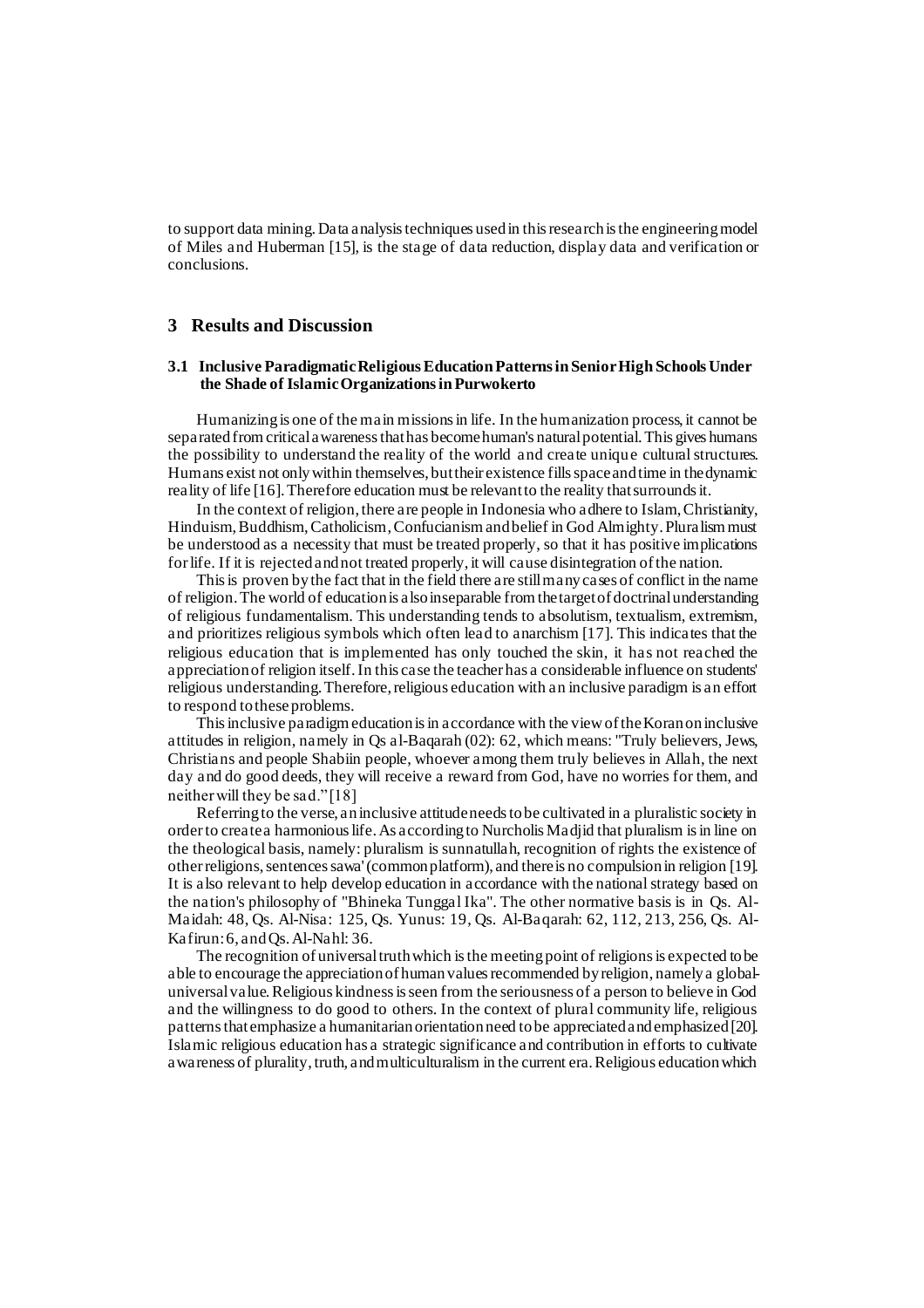tends to be reactive, apologetic and not affirmative towards religious communities will actually boomerang for the adherents of the concerned religion. So, it is important to note that the function of Islamic educational institutions can position itself in the middle of a plurality of values and spiritual norms of society [21].

In Purwokerto, there are several educational institutions under the auspices of Islamic organizations, such as: SMA Diponegoro Purwokerto which is under the auspices of the Purwokerto Central Al Hidayah Foundation which is affiliated with Nahdlatul Ulama, [22] SMA Muhammadiyah 1 Purwokerto which is affiliated with Muhammadiyah [23] and SMA (IT) Al Irsyad Al Islamiyyah Purwokerto which is under the auspices of the Al Irsyad Al Islamiyyah Islamic Organization.

As for the pattern of Islamic religious education in each of these schools tends to follow the mission of the organization that oversees it. Although in the context of the curriculum it also refers to the Ministry of Religion which is then complemented with the hidden curriculum.

SMA Diponegoro Purwokerto, which is affiliated with Nahdlatul Ulama, understands plurality as a reality to be grateful for and care for as part of a dynamic life. The pattern of religious education with an inclusive paradigm disseminated to students at SMA Diponegoro Purwokerto is an education pattern that holds four main elements, namely tasamuh, tawassuth, tawazun and i'tidal.

NU positions itself as an organization that tends to be moderate, taking a position in the middle. NU is referred to as the traditionalist circles, where they practice Islam with traditional and accommodating characteristics. Islam is interpreted not as a mere symbol, but Islam is interpreted substantially, as social ethics. As according to Gus Dur, Islam is not something static and Islamic teachings are not something that is- onetime, so it requires reformulation or reapplication. This means that the development of basic Islamic law must always be translated contextually. Seeing this, the understanding of the religious phenomenon is an understanding that dialogue between absolute universal and relatively particular by constantly contextualizing the social of religious communities.

In this case, SMA Muhammadiyah Purwokerto sees that an inclusive approach in learning Islam is used to provide awareness and deep appreciation of plural social realities. Essentially and perennial the institutional model, system, character and culture of education at SMA Muhammadiyah Purwokerto cannot be separated from the roots of Muhammadiyah ideology which serve as a normative basis and historical experience as an empirical basis.

Muhammadiyah makes education as a part of the Islamic movement and da'wah amar ma'ruf nahi munkar with the aim of upholding and upholding Islamic teachings towards a truly Islamic society. The ideology of Muhammadiyah is based on the Qur'an and Hadith which are formally compiled in the Preamble to the Articles of Association, Islamic Life Guidelines (PHI), Muhammadiyah Personality, Khitah Perjuangan, Matan Beliefs in Muhammadiyah's Ideals of Life (MKCH), and other supporting guidelines. ideological values [25]. Muhammadiyah does not close the way to ijtihad, and for that there is the Tarjih Council.

In the context of education, Muhammadiyah organizes inclusive education education for all for students. This is evident from the interview data and documentation obtained from SMA Muhammadiyah Purwokerto that almost 75% of the students who study at the school do not have Muhammadiyah Islamic religious background. So, education with an inclusive paradigm is very necessary to be applied in schools to provide students with a view of life that the world is so dynamic. However, it also needs to be addressed, that there are Muhammadiyah circles who are also considered difficult to accept differences in their development.

Islamic social organizations that are concerned about empowering Human Resources through education are also carried out by Al Irsyad Al Islamiyyah. This organization makes a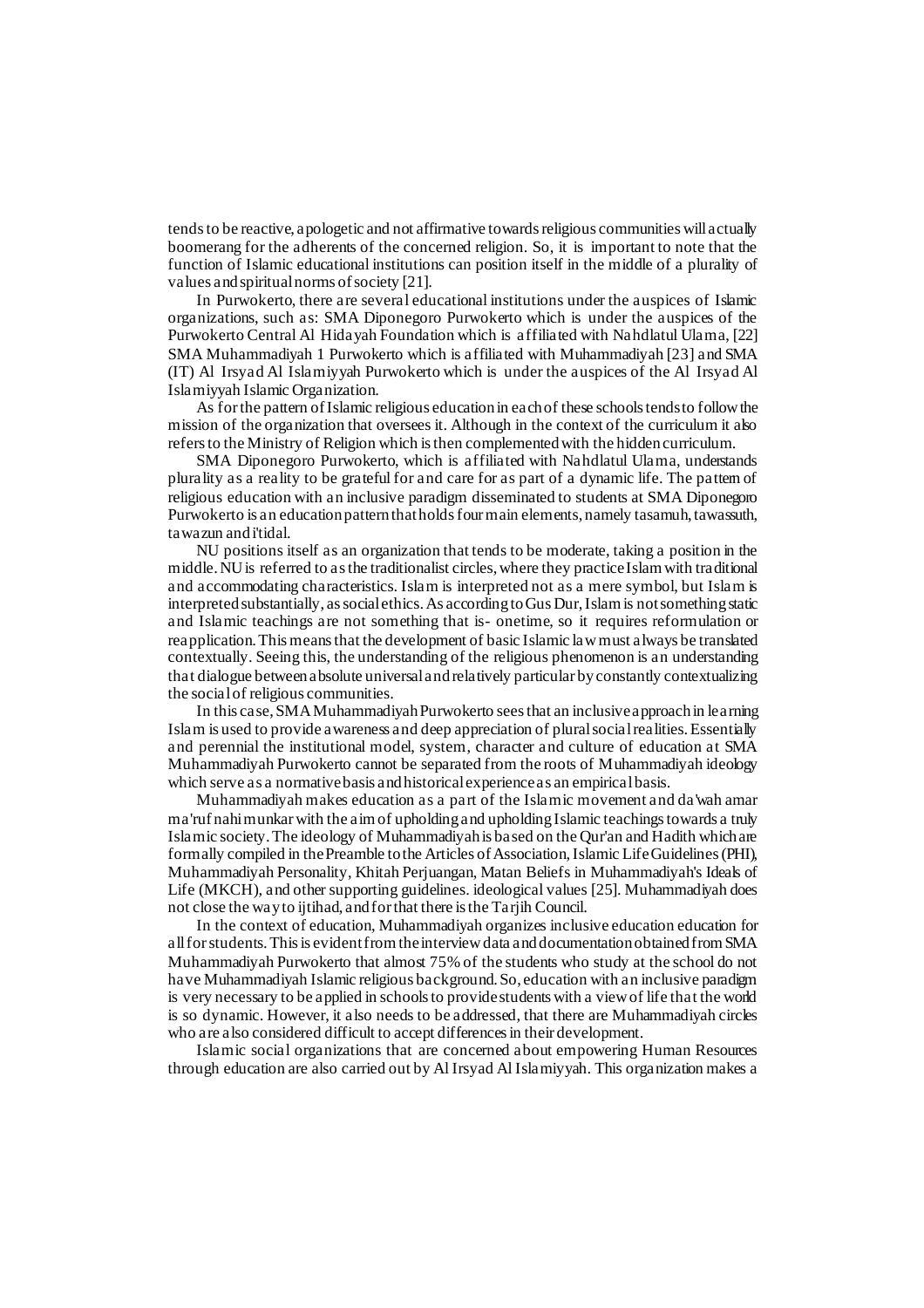big contribution to the development of education, because every branch establishment in a certain area is accompanied by the establishment of a school.

Since its establishment, Al-Irsyad Al-Islamiyyah has aimed to purify tawhid, worship and practice of Islam and is engaged in education and da'wah based on the Qur'an and Sunnah in order to realize the Muslim person and the Islamic community towards the pleasure of Allah [26]. Therefore, Al-Irsyad has established hundreds of formal schools and non-formal educational institutions throughout Indonesia, including in Purwokerto where there are Al Irsyad educational institutions from early childhood to high school level. At SMA IT Al Irsyad Al Islamiyyah Purwokerto itself, has a vision of becoming an exemplary Islamic school with high achievements and a global perspective [27]. The school is part of the means to achieve the vision and mission of Al Irsyad Al Islamiyyah which is described in the essence and mabadi of 'Al-Irsyad. The essence of Al-Irsyad is an Islamic association that aims to purify Islamic monotheism, worship and amaliyah.

Based on an interview with the Religion teacher at SMA IT Al Irsyad Al Islamiyyah Purwokerto, related to the inclusive paradigm of religious education in the school, it also emphasizes the morals of students to respect each other, and not hurt each other. In addition, students who study at the school also come from a variety of backgrounds in the Islamic organization. Therefore, an attitude of inclusiveness and mutual respect for one another is an important thing. Regarding religious learning in schools, related to the internalization of values, it does take from the rules set by Al Irsyad Al Islamiyyah. So that the rules in Al Irsyad are included in learning.

Of the three schools that have different Islamic organizational affiliations, namely NU, Muhammadiyah and Al Irsyad Al Islamiyyah, the view is that this inclusive paradigm of Islamic education is essential, because life is inseparable from the pluralistic realities of life. However, in terms of taking law and jurisprudence, which are also internalized in education, it does have differences that are not impossible to influence students' views of pluralism itself and also its religious characteristics, both extreme right (exclusive-radical), extreme left (liberal) or taking the path middle (moderate).

### **3.2 Implications of Inclusive Paradigm Religious Education in Curriculum Construction and Learning Praxis**

Religious education with an inclusive paradigm encourages each individual to accept differences and be ready to build a civilization that is peaceful and comfortable to live in together. Religious education here has a strategic position and role as a medium for value dissemination and how to understand Islam itself. With various Islamic institutions emerging as the biological children of an Islamic social organization, this has implications for the construction of curricula and learning designed to achieve the goals of the Islamic organizations that support them. So that it gives rise to a distinctive style between Islamic educational institutions with one another.

Islamic Religious Education (PAI) at the high school level is a compulsory subject for all Muslim students. However, PAI in SMA which is under the auspices of Islamic community organizations both at SMA Muhammadiyah Purwokerto and SMA IT Al Irsyad Al Islamiyyah Purwokerto in the construction of the curriculum is divided into several clumps as in the concept of segmentation of PAI in madrasah. Among them are aqidah, morality, fiqh, al-Qur'an-hadiths and Islamic Cultural History. Meanwhile, in SMA Diponegoro Purwokerto, it becomes a unity in the PAI subject.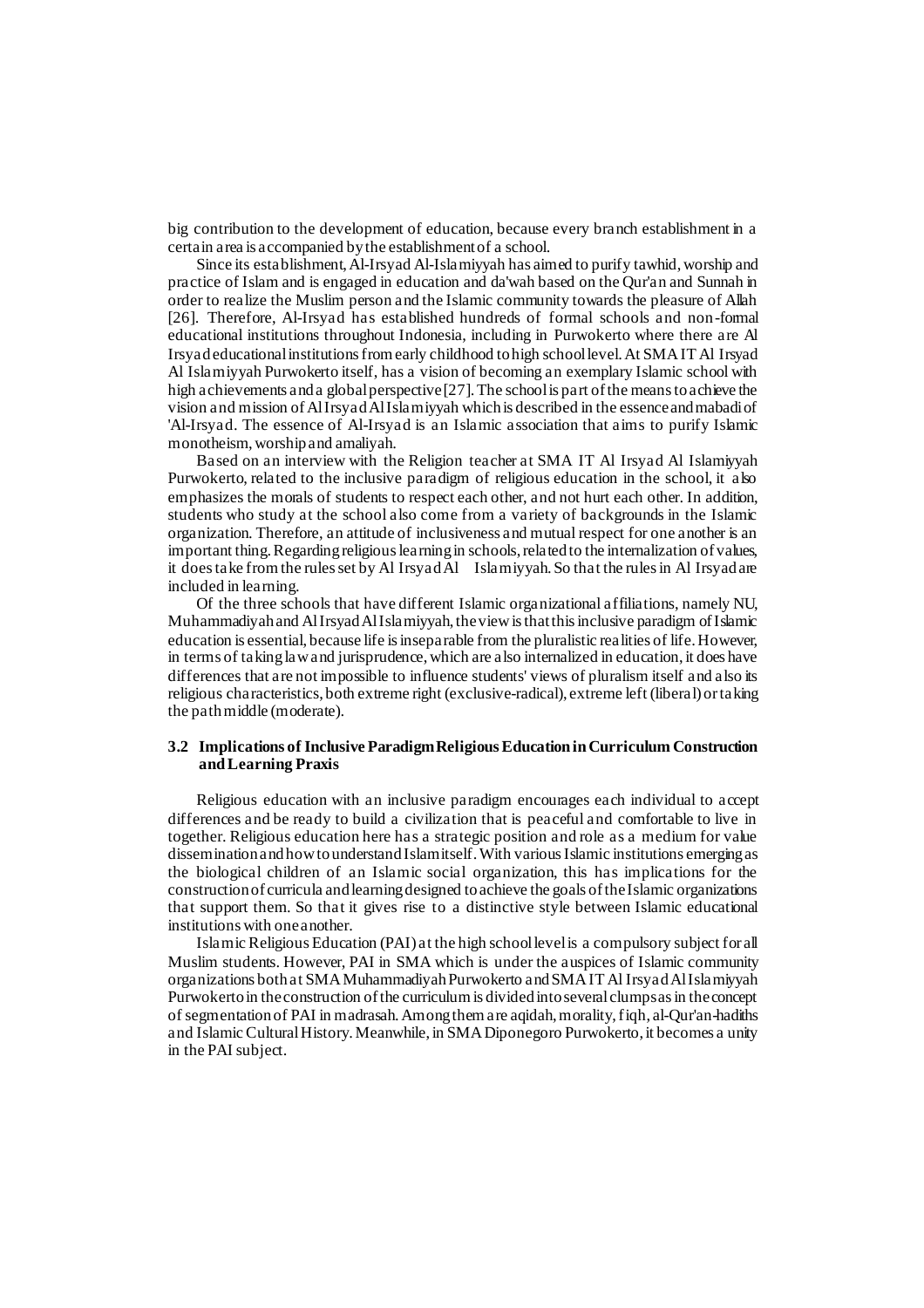Based on the concept of thinking in an inclusive Islamic paradigm, the main source of open understanding of religion is its theology *(aqidah).*Therefore, if we draw this concept to analyze the Islamic Religious Education (PAI) curriculum, then we can see it through a subjectacademic approach which is based on the systematization of each discipline, as in the PAI family mentioned above [28]. In addition, it can also use the additive approach, the contributions approach, and the transformation approach [29].

If SMA Diponegoro Purwokerto even refers to the Ministry of Education and Culture's curriculum in its curriculum construction it uses the additive approach, which is adding the principles of *Ahlussunah Waljamaah*. It can be seen that there is a segmentation of student material allocated to local content. In the faith, NU follows the thoughts developed by Abu Hasan al-Asy'ari and Abu Mansur al-Maturidi. The basics are based on the Qur'an and Hadith, Ijma, and Qiyas. The amaliyah is integrated with cultural traditions and localities, such as getting used to *tahlil*, pilgrimage, reading maulid, Friday prayer services that blend with the community and so on. So that the moderate values have been internalized to students.

As for the practice of learning in the classroom, the teachers convey about the law of jurisprudence with various views of the schools. So that it will open students' thinking horizons and not get trapped in a monopolistic understanding. In the study of fiqh, it is also added to the siyasah fiqh which contains the concepts of nationality which have been exemplified at the time of the Prophet, friends or caliphs afterwards and then linking it to the multicultural state of Indonesia. So that it can counterbalance the discourse of the Caliphate State and religious radicalism. It is strengthened by giving examples and *amtsal* and arguments contained in the Koran and Hadith regarding the command to call for goodness.

The PAI curriculum at SMA Muhammadiyah Purwokerto is an integration between the curriculum from the Ministry of Education and Culture and the Ministry of Religion Curriculum. So that PAI is broken down into subjects such as Al-Qur'an-Hadith, Jurisprudence, Date, and Aqidah Akhlak. Associated with the inclusivism view, internalized in the lessons of date and aqidah-morals. The subject of dating by examining Islam historically will imply openness and give aunderstanding of Islam *rahmatan lil'alamiin.* 

In the subject of Aqidah-akhlak, material about the relationship between humans and God, humans and humans and Muslims and Muslims is presented. In this case the teacher emphasizes that in religion one must stick to the Qur'an and the Sunnah, but the religious attitude when dealing with people who have different religions must be able to respect and respect.

Apart from that, Muhammadiyah consistently promotes the preaching of *amar ma'ruf nahi munkar*. The Jurisprudence subject at SMA Muhammadiyah Purwokerto has also undergone an adjustment to the decision of the Tarjih Council, which is an institution that is authorized to carry out the ijtihad tradition and conduct studies of all Muhammadiyah acts of worship in accordance with the Qur'an and Hadith. However, in this case, students who study at SMA Muhammadiyah do not only come from Muhammadiyah, but also many students from the NU circle, therefore in their learning praxis the teacher also gives the view that there are differences of opinion. The hidden curriculum is implemented in the daily habits of students.

At SMA IT Al Irsyad Al Islamiyyah, the curriculum used is complementary between the Ministry of Education and Culture, Ministry of Religion and the local curriculum, adjusting Mabadi 'Al Irsyad. PAI subjects at the school are divided into Aqidah, Hadith / Morals, Fiqh, Date and the Qur'an. The values taken from Mabadi 'Al Irsyad are internationalized in every subject. For example, the value of *tasamuh.* This is considered important because the school also accommodates students from various backgrounds of religious organizations.

Teachers at Al Irsyad claimed that Al Irsyad was very moderate, because in his practice part of it used the NU tradition and part of the Muhammadiyah tradition. For example, the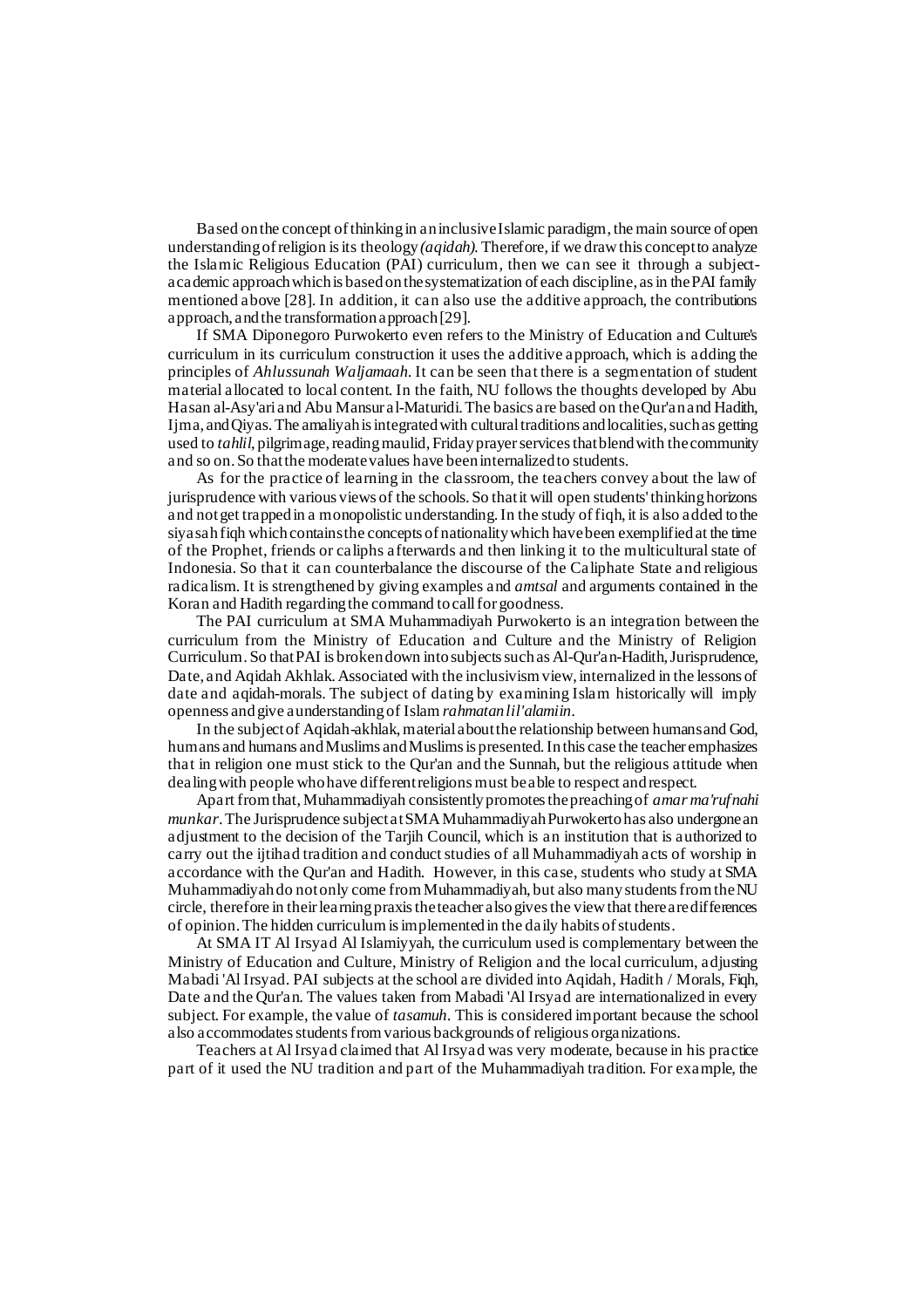Maulid Celebration held by NU circles, Al Irsyad also celebrated. The tarawih prayer of Al Irshad uses the opinion of 23 cycles, and if there are 11 cycles then it does not matter, because it is the practice of the sunnah. However, students who have a different background, when at school, must follow the Al Irsyad culture.

The inclusiveness side of the Al Irsyad Al Islamiyyah IT High School is also reflected in the school rules, namely every student of SMA IT Al Irsyad Al Islamiyyah behaves fairly and politely to others, respects others, communicates with others without hurting, and is not racist. Every problem that occurs is resolved by promoting a behavior win-win solution and a spirit of peace-loving.

So, it can be concluded that the three schools are trying to instill an inclusive attitude and internalize an attitude of respect and respect for every difference and promote peace-loving. However, the three schools have different sides, especially with regard to the method of making law. So that implies curriculum and practical learning for students. It should be underlined that building a community or *jam'iyyah* is important but must be able to work together with others. Certain *jam'iyyah* certainly have internal privacy, but this should be respected and respected [30]. In this case the existing differences encourage mutual appreciation of the various forms of values that exist and constructively dialogue with each other so as to form a *civil society.*

## **4 Conclusion**

From the above discussion it can be concluded that both SMA Diponegoro Purwokerto, SMA Muhammadiyah Purwokerto and SMA IT Al Irsyad Al Islamiyyah Purwokerto, even though they have different Islamic organizational affiliations, both view diversity as a necessity that should be appreciated positively as part of dynamic motion. The inculcation of values through Islamic religious learning with an inclusive paradigm is considered important to be implemented, so that religious learning does not stop at the cognitive aspect, but comes to appreciation and as a way of life.

The Islamic education pattern with an inclusive paradigm in each of these schools tends to adapt to the ideology of the Islamic organization that supports it. So, it cannot be denied that each of these schools has a different legal basis for enrichment. So that it is very supportive to influence students' views about diversity and also has implications for various curriculum constructions and learning praxis. The infiltration of inclusive understanding in the three schools was more predominantly implemented in the material of Aqidah-Akhlak and Tarikh. Meanwhile, the Fiqh material tends to be exclusive according to the view of the organization.

#### **Acknowledgement**

Thanks to colleagues who helped write this article, either directly or indirectly, to produce this article. Hopefully this article is useful theoretically and practically.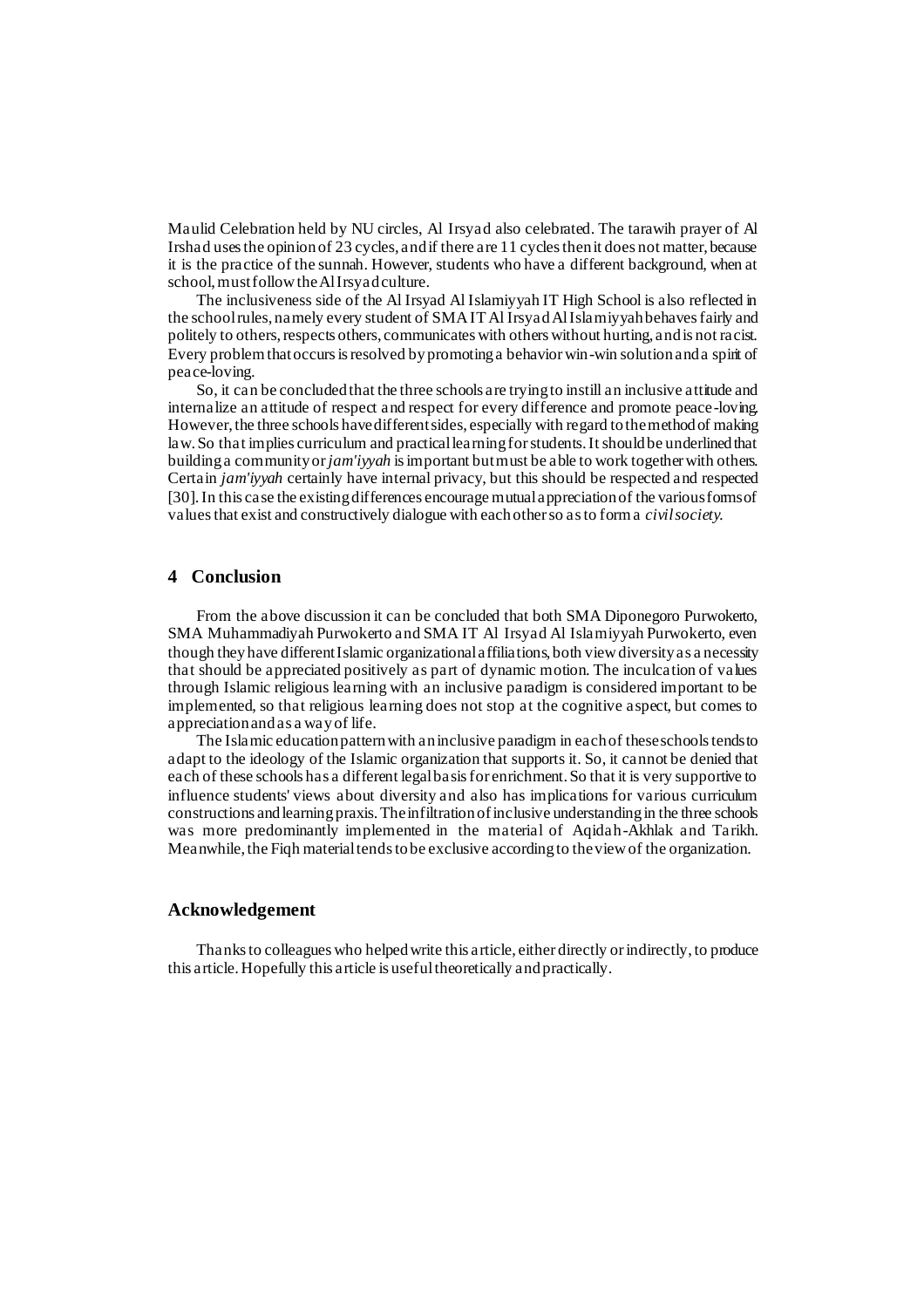## **References**

- [1] S. Institute, "Toleransi Keberagaman Semu," 2015. [Online]. Available: https://setarainstitute.org/toleransi-keberagaman-semu/. [Accessed 7 October 2020].
- [2] U. D. Kusumawati, "Tolikara, Persoalan Diskriminasi dan Kekerasan yang Mengendap," 24 July 2015. [Online]. Available: https://m.cnnindonesia.com/nasional/20150724030750-20- 67895/tolikara-persoalan-diskriminasi-dan-kekerasan-yang-mengendap. [Accessed 7 October 2020].
- [3] A. Amindoni, "Penganut Ahmadiyah Dipersekusi Lagi, Penegakkan Hukum Tumpul?," 21 May 2018. [Online]. Available: https://www.google.com/amp/s/www.bbc.com/indonesia/indonesia-44189085.amp. [Accessed 4 Nophember 2020].
- [4] R. Jacson, Inclusive Study of Religious Education and World Views in School: Signpost From the Council of Europe, Swaden: University of Warwick Coventry, 2016, p. 18.
- [5] A. M. Djafar, Intoleransi: Memahami Kebencian dan Kekerasan Atas Nama Agama, Jakarta: Elex Media Komputindo, 2018, pp. 211-212.
- [6] R. Tuasikal, "Kelompok Millenial Terus Melawan Intoleransi dan Radikalisme," VOA Indonesia, 15 January 2019. [Online]. Available: https://www.google.com/amp/s/www.voaindonesia.com/amp/kelompok-millenial-terus-melawanintoleransi-dan-radikalisme/4743574.html. [Accessed 4 Nophember 2020].
- [7] I. Rosyidi, Pendidikan Agama Beradigma Inklusif, Malang: UIN Malang Press, 2009, p. 51.
- [8] M. Y. Yusuf, "Pendidikan Islam Inklusif-Multikultural dana Perspektif Teori Gestalt," Ta'allum, vol. 2, no. 2, p. 196, 2014.
- [9] Z. Qodir, Gerakan Sosial Islam: Manifesto Kaum Beriman, Yogyakarta: Pustaka Pelajar, 2009, p. 295.
- [10] Daimah, "Pendidikan Inklusif Perspektif QS. Al Hujarat Ayat 10-13 sebagai Solusi Eksklusivisme Ajaran di Sekolah," Al Thariqah, vol. 3, no. 1, p. 55, 2018.
- [11] N. Sary, "Mencegah Paham Radikalisme pada Sekolah," Manthiq, vol. 2, no. 2, pp. 194 -195, 2017.
- [12] L. J. Moleong, Metodologi Penelitian Kualitatif, Bandung: Rosdakarya, 2002, p. 3.
- [13] S. B. Merriam, Qualitative Research, New York: Jossey-Bass, 2002, p. 4.
- [14] Sugiyono, Metode Penelitian Kuantitatif, Kualitatif, R & D, Bandung: Alfabeta, 2018, p. 320.
- [15] L. J. Moleong, Metodologi Penelitian Kualitatif, p. 232.
- [16] Daimah, "Pendidikan Inklusif Perspektif QS. Al-Hujarat Ayat 10-13," p. 15.
- [17] N. Kurnialoh, "Pendidikan Islam Berbasis Inklusivisme dalam Kehidupan Multikultur," Jurnal Penelitian, vol. 10, no. 1, p. 204, 2016.
- [18] D. A. RI, Al-Qur'an dan Terjemah, Bandung: CV. Penerbit J-Art, 2005, p. 11.
- [19] N. Majid, Islam, Doktrin dan Peradaban, Jakarta: Gramedia Pustaka Utama, 2019, pp. 177 -196.
- [20] M. Arif, "Pendidikan Agama Islam Inklusif-Multikultural," Journal of Islamic Education, vol. 1, no. 1, p. 8, 2012.
- [21] M. T. Chaer, "Pendidikan Inklusif dan Multukultur dalam Perspektif Hadis Nabi Saw.," Cendekia, vol. 14, no. 2, pp. 226-227, 2016.
- [22] Y. Machmudi, History and Profile of Islamic Organization in Indonesia, Depok: PTTI, 2013, p. 86.
- [23] Riezam, Muhammadiyah Kyai Dahlan's Great Initiative, Yogyakarta: UAD Publishing Agency, 2014, p. 5.
- [24] H. Bagir, Islam Tuhan Islam Manusia, Bandung: Mizan Media Utama, 2017, p. 130.
- [25] H. Nashir, Kembali ke Ideologi Muhammadiyah, Yogyakarta: Suara Muhammadiyah, 2006, p. x.
- [26] Z. Anshari, "Jejak Historis Al Irsyad Al Islamiyyah dan Kiprahnya dalam Pengembangan Pendidikan Islam," Akademika, vol. 14, no. 1, p. 43, 2020.
- [27] Handbook of SMA IT Al Irsyad Al Islamiyyah School Year 2016/207, p. 2.
- [28] A. Hermawan, "Islam Inklusif dalam Kurikulum Pendidikan Agama Islam di SLTP," JPA, vol. 16, no. 2, pp. 85-86, 2015.
- [29] J. A. Bank, "Approaches to Multicultural Curriculum Reform," in Multicultural Education: Issue and Perspective, London, Allyn and Bacon Press, p. 237.